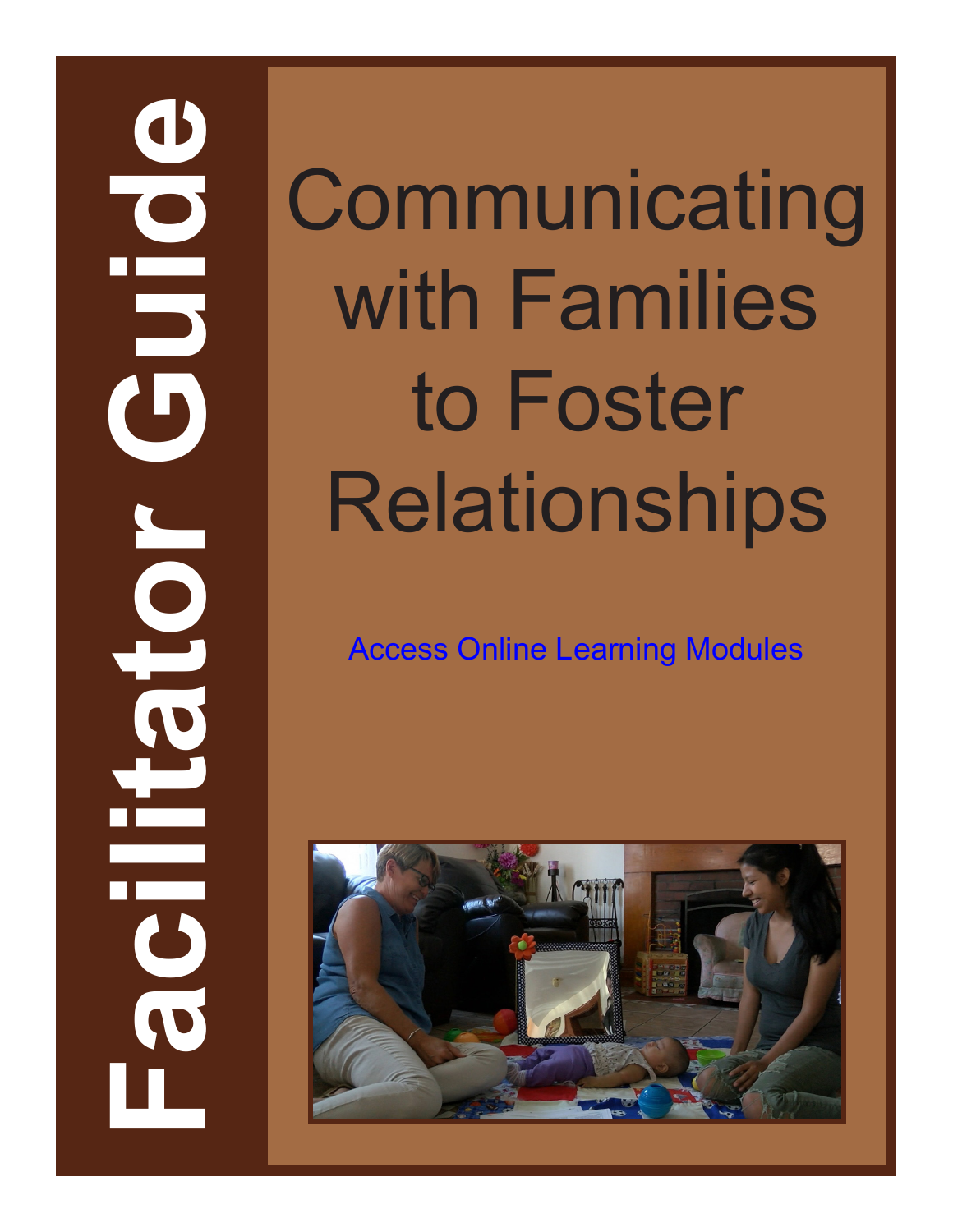### **Note to facilitator**:

The online training module "Communicating with Families to Foster Relationships" provides an excellent opportunity for home visitors who appreciate the flexibility of distance learning.

The pairing of the online training with a facilitated discussion (a proven more traditional method of education, whose efficacy is widely recognized) is innovative and provides for added value. The discussion allows for the sharing of personal experiences that help to illuminate the information in the module. It also provides opportunities to use the basic skills that are so essential for communication – "serve and return", listening, facial expressions, vocal intonation, eye contact – things that are absent from today's communication using technology. (In these days of emails, text messages, "selfies", and social media, it's nice to meet face-to-face once in a while!) Also, laughter, stories, music, and roleplays as part of the discussion, inject an emotional component to the learning opportunity. These types of elements are incorporated into this Facilitator Guide.

Home visitors spend time with families that have an array of gifts, skills, cultures and many times challenges. The opportunity to share experiences, strategies, solutions, and successes with other family workers is much more powerful than completing the online education alone.

\*\*\*\*\*\*\*\*\*\*\*\*\*\*\*\*\*\*\*\*\*\*\*\*\*\*\*\*\*\*\*\*\*\*\*\*\*\*\*\*\*\*\*\*\*\*\*\*\*\*\*\*\*\*\*\*\*\*\*\*\*\*\*\*\*\*\*\*\*\*\*\*\*\*\*\*\*\*\*\*\*\*\*

This Guide provides some ideas for a trainer or supervisor wishing to facilitate a follow-up discussion with a group of home visitors who have completed the module. It assumes that the facilitator has also completed the module and is familiar with its contents and resources. You don't necessarily have to be a content expert to lead the activities and discussions. This topic is one for which you can expect home visitors to have considerable collective experience. There shouldn't be a need for much lecturing. You can provide the structure and occasional prompts and allow the participants to learn from each other - sharing their knowledge and favorite strategies. Feel free to adjust and add your own creative ideas.

We hope you enjoy the process!

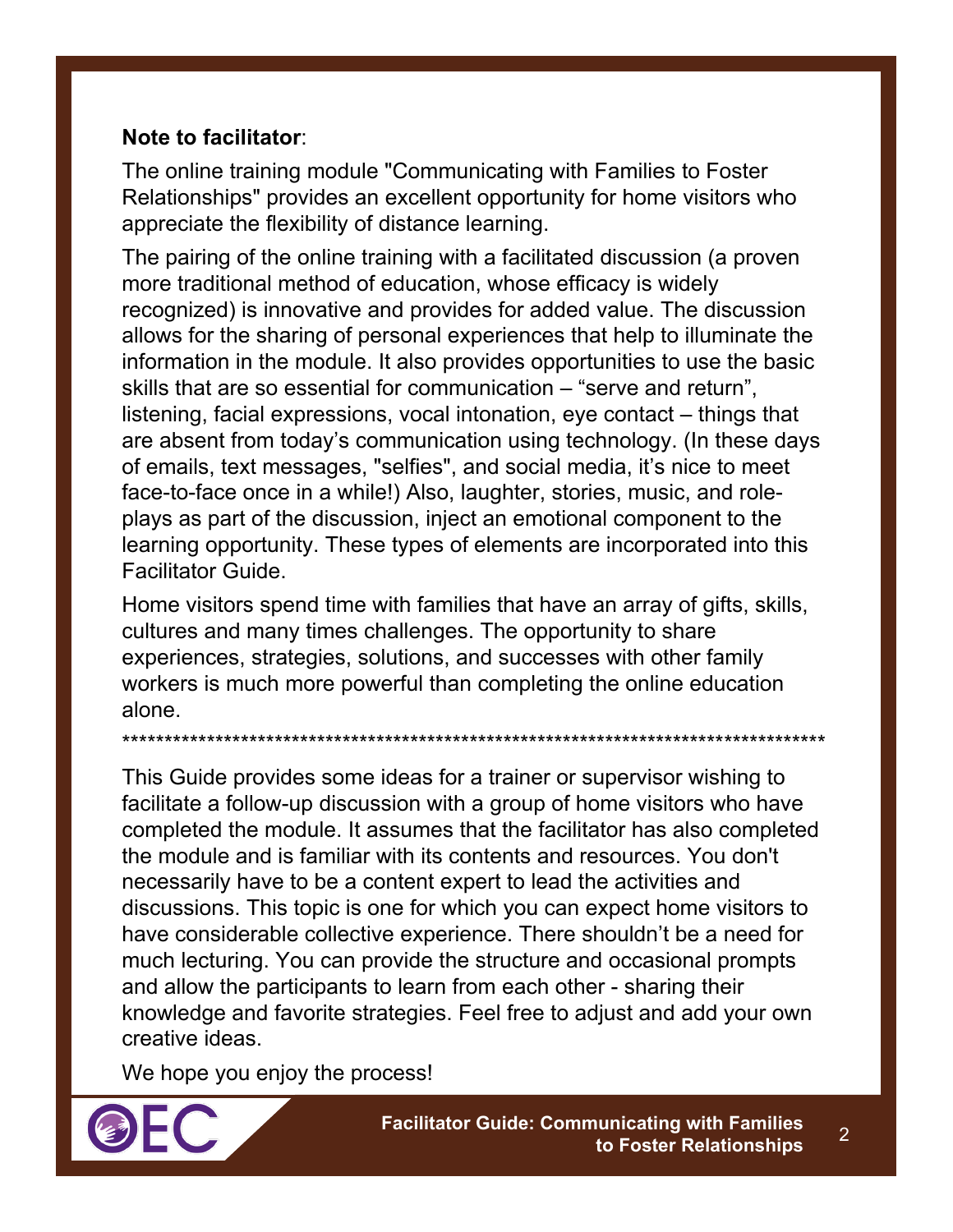### **Introduction/Icebreaker**

### "Getting to know you" ball toss

Either purchase a Thumball or create your own by writing various questions on the spaces of a soccer or beach ball. With everyone standing, pass the ball around the room. When the ball is caught, that person answers the question nearest the right thumb. Some examples of questions might include, "What is your favorite pastime?" or "What is one item on your bucket list?" If the person does not feel comfortable answering a question they get, allow a "toss again" and the player can toss it up and re-catch it.

This is a strategy that could be used on a home visit or with a group of parents. It's a fun way to get to know someone and invite communication.

### **Review Learning Objectives**

After having completed this module, home visitors should be able to:

- Understand the elements of a true partnership.
- Be aware of home visitor qualities associated with higher parent engagement.
- Recognize their own strengths and areas that may need strengthening.
- Reflect on the communication strategies they are currently using and those that might be useful to try.
- Examine the ways they are currently sharing information and take steps to broaden their repertoire to meet individual family's needs.
- Know what Motivational Interviewing (MI) is and understand its benefits for both families and home visitors.
- Address challenging topics with families by identifying common ground and working in partnership with them.

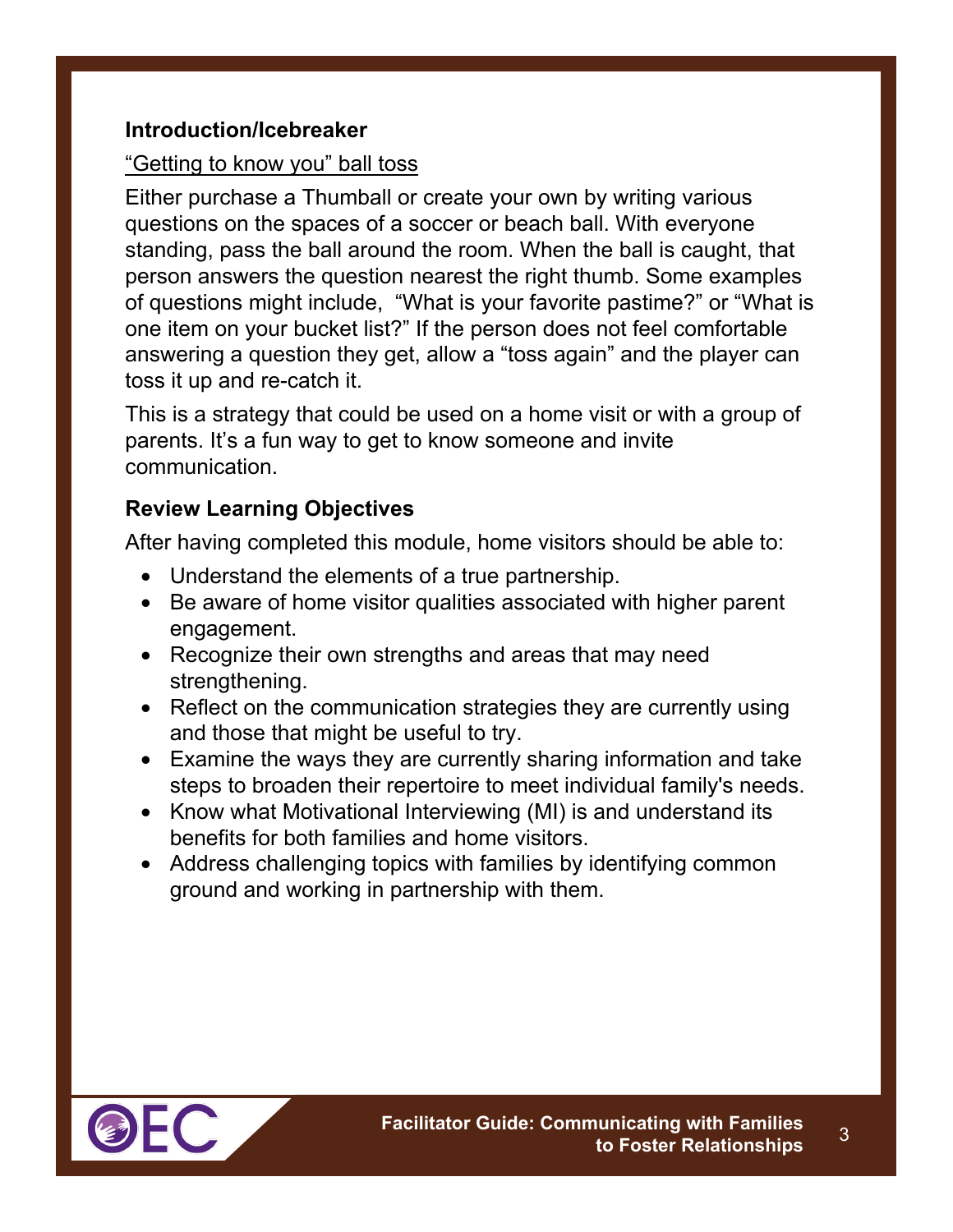### **Review Vocabulary**

In order to review some of the key concepts from this module play a game of "Hot Seat." Ask for a volunteer to sit in a chair placed at the front of the room facing the rest of the group. That person will have to guess the word. Write one of the vocabulary words on the board. Those not in the hot seat can raise their hands if they have a clue to give. Choose someone to share their clue so the guesser can try and figure out the term. Continue playing until the word is identified or the person gives up – then get another volunteer to take the seat and begin again with a new word.

Include these terms from the Glossary:

- Active listening
- **Affirmations**
- Closed-ended questions
- Communication blockers
- Empowerment
- Open-ended questions
- Reflections
- Reframe
- Shared power
- Strengths-based

### **Whole Group Discussion**

Prompt the group:

- *Why do relationships matter?*
- *What are some of benefits to developing trusting relationships with the families you work with?*



4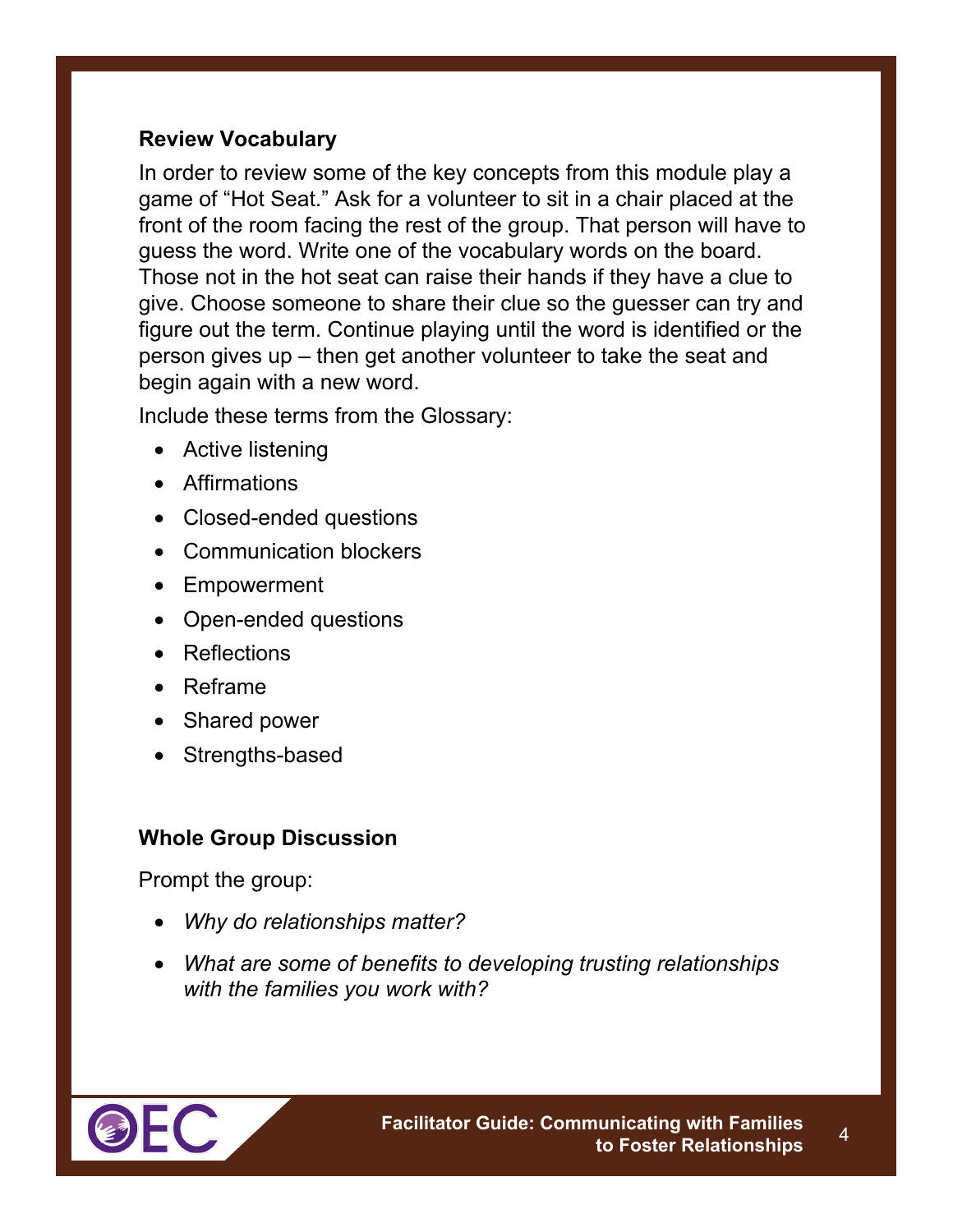### **Small Groups**

First impressions really do count. The initial visit is crucial relationship-building starts there.

Ask:

- *How do you usually spend your first visit with families?*
- *In what ways do these strategies start to build trust?*

Invite home visitors to discuss their responses within small groups.

Have each group report out one idea with the large group.

### **Think-Pair-Share**

Have each participant choose a partner. Within each dyad, ask one person to:

*Share a statement describing a negative experience you have had at work. Then together try to find the silver lining in that experience. Maybe something good came out of it or a lesson was learned.* 

This activity requires home visitors to focus on the positive aspects of a situation even when it's difficult to do so. This is a necessary skill when taking a strengths-based approach.

### **Whole Group**

Reinforce the idea that:

*Using strength-based communication can help a parent to recognize his or her own potential. Additionally, it contributes to your developing partnership with the family.* 

Pass out the Tips for Effective Communication from the module.

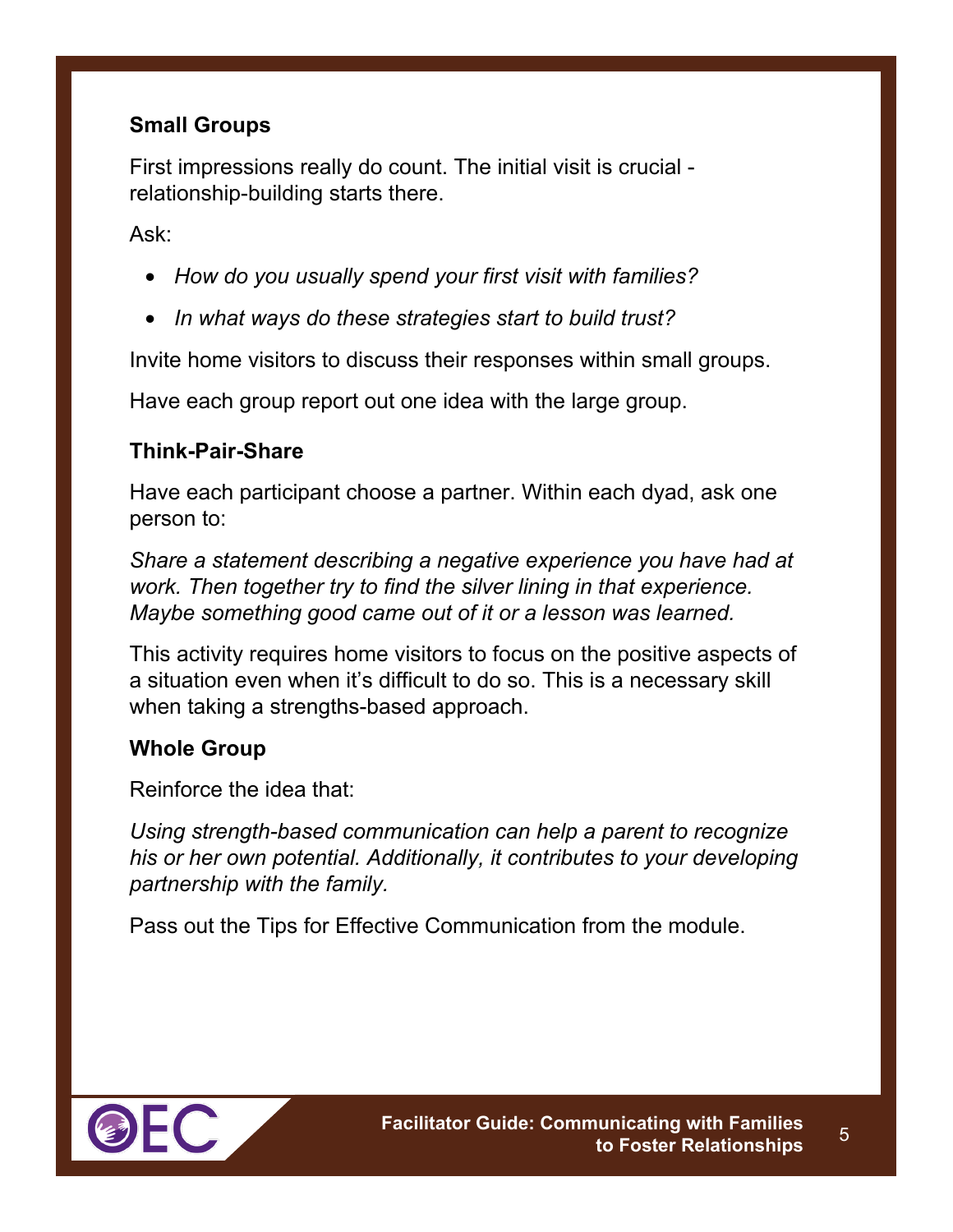### **Small Groups**

Provide an opportunity for groups to practice reframing. Provide a few examples of messages home visitors might hear from parents such as:

- "My life's not going the way I want it to."
- "I can't finish anything."
- "I wish I were a better person."

### Invite them to:

*Either choose one of these statements, or share a real-life example of a parent's negative self-view comment. In your small groups, brainstorm ways that you might respond to such a statement by reframing and focusing on the family's strengths.* 

### **Role Play**

Invite one pair to role play a brief exchange for the group (one as the home visitor, and one in the role of parent) that demonstrates how their reframing conversation might sound.

Facilitate a large group discussion about some ongoing challenges and who they use for support.

### **Small Groups**

Assign each group one of the following communication blockers:

- Interrupting
- Using "always" or "never"
- Changing the subject
- Excessive use of questions

### Ask each group to:

Come up with an example for when this might occur. Then identify how a parent might feel when this happens and how that might affect your relationship. Finally, think of an alternate way to respond to the parent using a more respectful communication strategy.

Allow several minutes for this activity, then have each group report out.

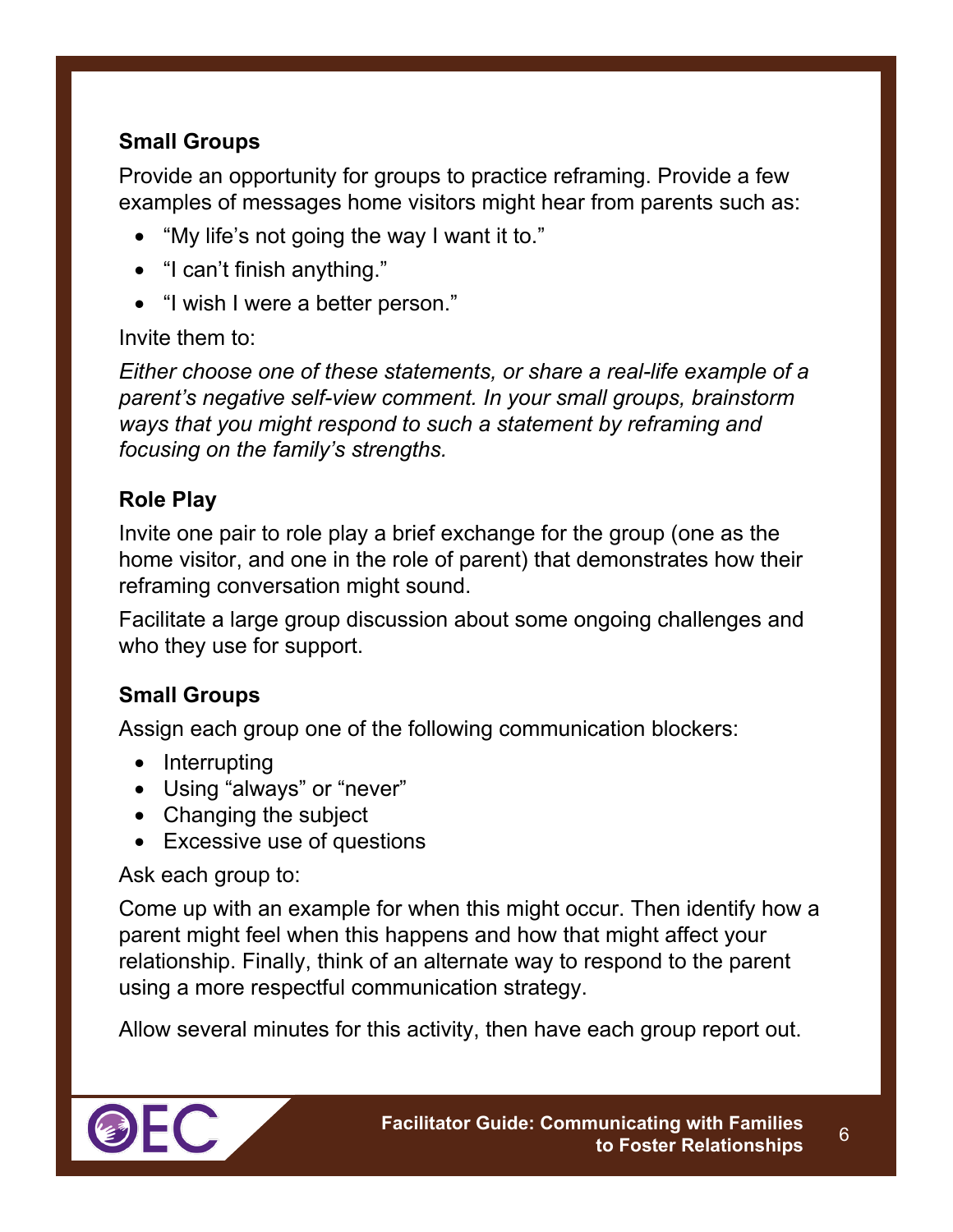### **Whole Group Discussion**

Write the following sentence for all to read:

"Strong relationships between parents and home visitors contribute to better outcomes for children and families."

Then use this prompt to invite conversation:

*What are some ways that you demonstrate a respect for families' values and a belief that they are doing their best?*

### **Self-Select Topics**

Write each of the following items on separate papers and post on walls throughout the room. Allow participants to select the topic of most interest and gather around that question. Explain that the terms on their chart refer to one of the home visitor qualities that were described as important in the module. Provide instructions for their task:

*First, work to define this term and write your description on the chart. Then, explain why it is such a crucial quality for home visitors to possess. Finally, list some examples of how a home visitor might demonstrate this.* 

- *Conscientiousness*
- *Empathy*
- *Acceptance and sociability*
- *Understanding parent values and motivation*
- *Availability during a crisis*

Provide ample time for the groups to discuss their topic, then signal for their attention and ask each group to share an idea with the whole group for consideration. Facilitate a large group discussion.

### **Individual Reflection**

### Self-Care

Hand out a copy of "Mapping My Relationships" to each participant. Invite them to spend a few minutes using this tool to identify their own supports as well as any relationships that might cause them stress.

Might then engage the whole group in brainstorming how they could function as supports for each other.

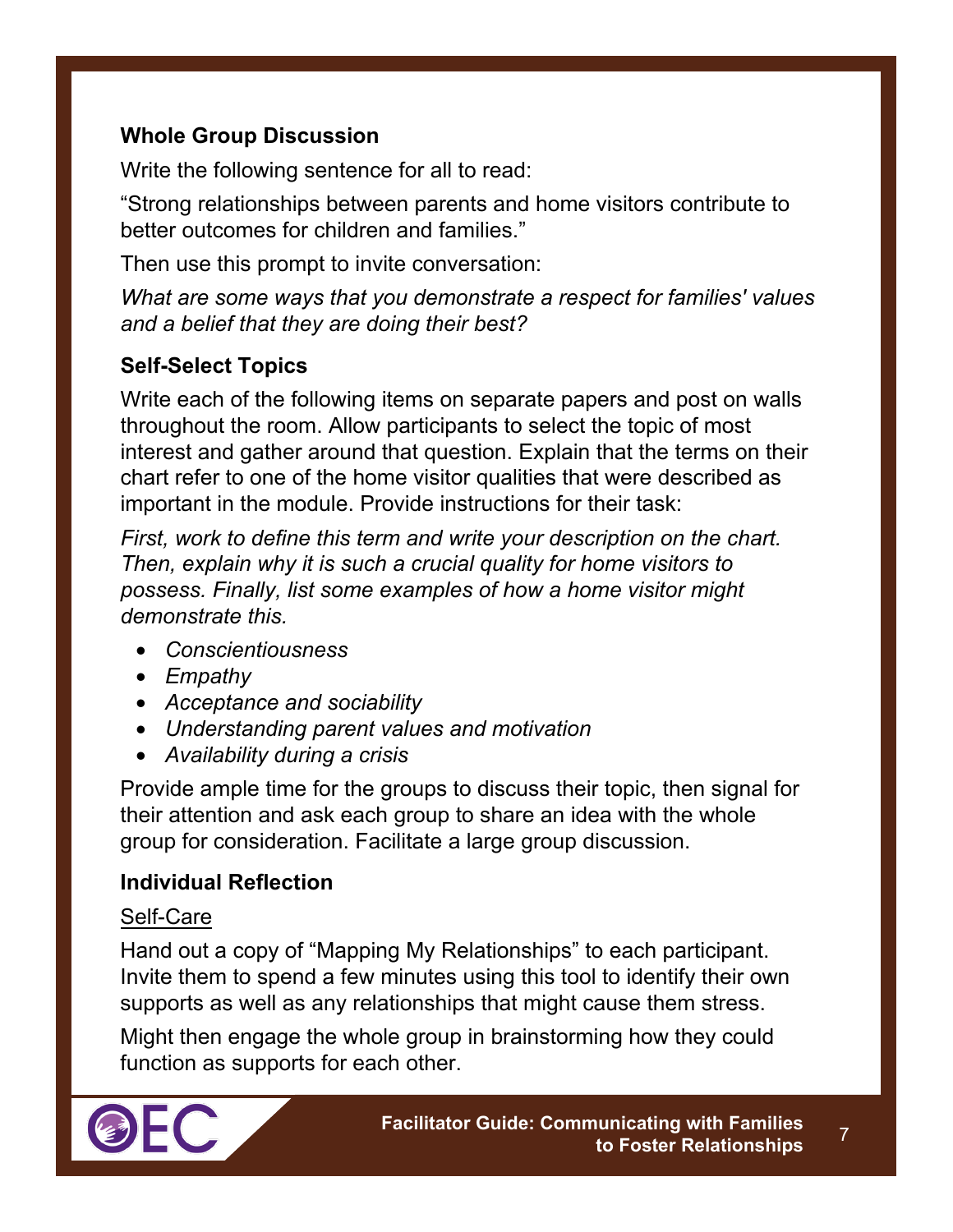### **Whole group Discussion**

Home visitors may be perceived by families as being in a position of power. We want instead to work in partnership with them.

Facilitate a discussion about ways they build partnerships.

Then ask them to consider:

*How do you feel when you share information with families about something you think is important and then they don't follow-through?* 

*While it may feel important to try and persuade parents to do things a certain way, that is not consistent with a "shared power" approach. Through the following activity, we will explore an alternative to persuasion.*

### **Activity**

Provide this list to all participants and allow a minute for them to privately indicate yes or no for each item.

### Health and Safety Habits

- Do you eat breakfast every day?
- Do you always wear a seat belt in the car?
- Do you always drink plenty of water?
- Do you always obey the speed limit while driving?
- Do you always take exercise breaks throughout the day?
- Do you always wear a helmet when riding a bike?
- Do you avoid cigarette smoke?
- Do you change your passwords regularly?
- Do you sleep at least 7 hours every night?
- Do you keep your home and car doors locked?

Prompt each participant to discuss with a partner:

*Were there any items on this list that you responded "no" to? "f so, why do you think that is? With a partner generate a list of reasons why we all sometimes fail to do things that we know we should.* 

Invite a few teams to share with the group.

Encourage them to:

*Try to remember this if you feel frustrated when a family isn't following through on something or exhibiting behaviors that you feel might not be good for them.* 



8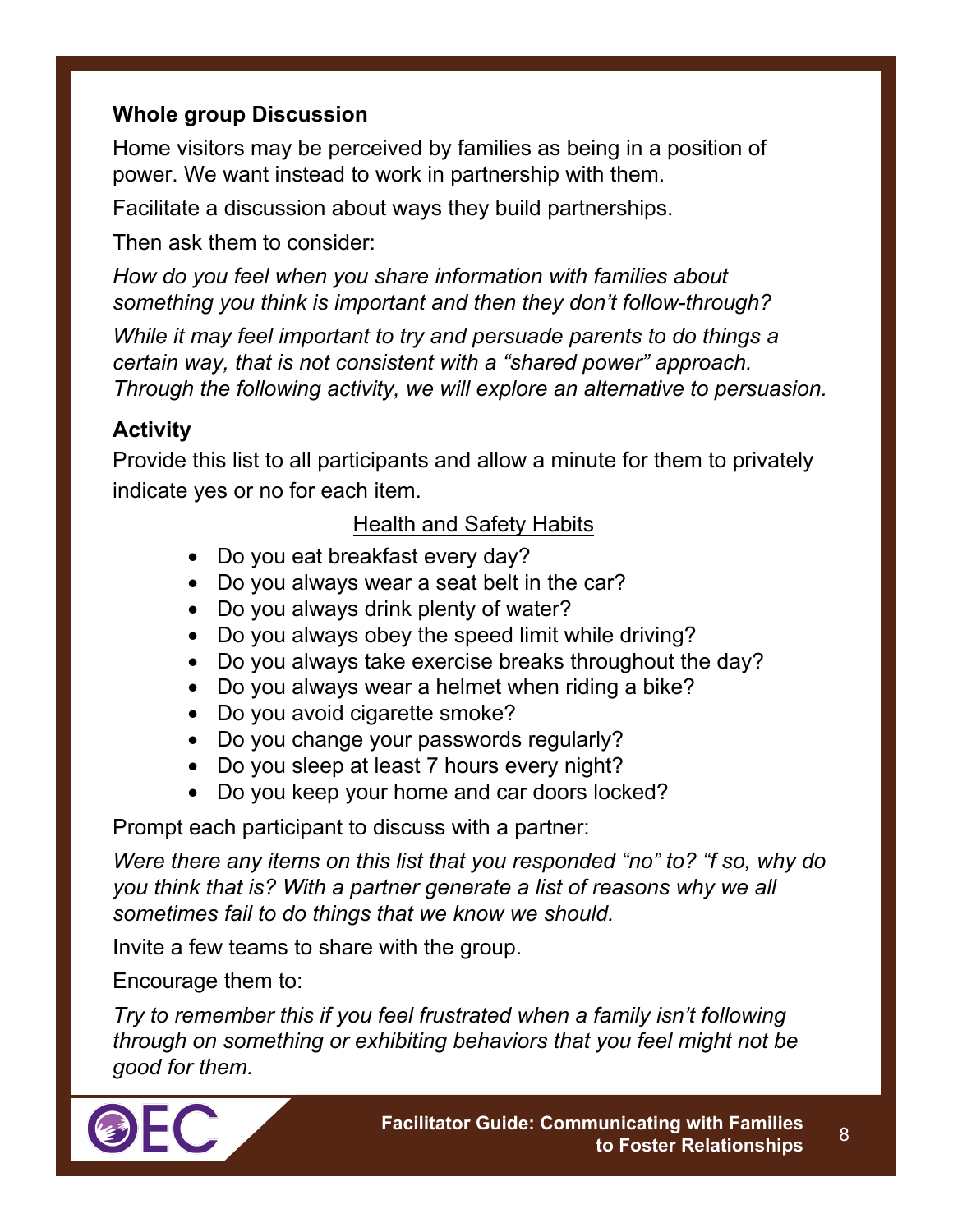### **Practice**

Encouragement, an alternative to persuasion

Organize participants into groups of about four.

Prompt them:

*Do you ever find yourself telling a parent what you think they should do?* 

*This work is not about trying to persuade someone to see things your way. Even if you believe you recognize a clear path that would be the best, let's avoid telling and instead try to encourage the parent to come to their own decision.* 

*In order to practice the difference, work in your groups to complete this chart.* 

Hand out the "Encouragement vs. Persuasion" worksheet (found on the next page).

Provide ample time for this activity. If you have a willing group and time allows, you could invite a role-play of each scenario. Debrief with each group and invite them to share their insights.

### **Additional topics for discussion**

Motivational Interviewing

MI is a collaborative interaction style that supports a person's own motivation and commitment to change.

If someone in the group has been trained in this approach, ask if they would be comfortable to answer any questions others may have. Alternatively, ask all participants to share what they gleaned about this from the module and talk about any strategies that they've tried, or plan to try, in their work.

### **Culture**

Show the video "Understanding Family's Culture" from Part 4 of the module. Invite comments about the featured home visitor's approach to this aspect of her work with families.



9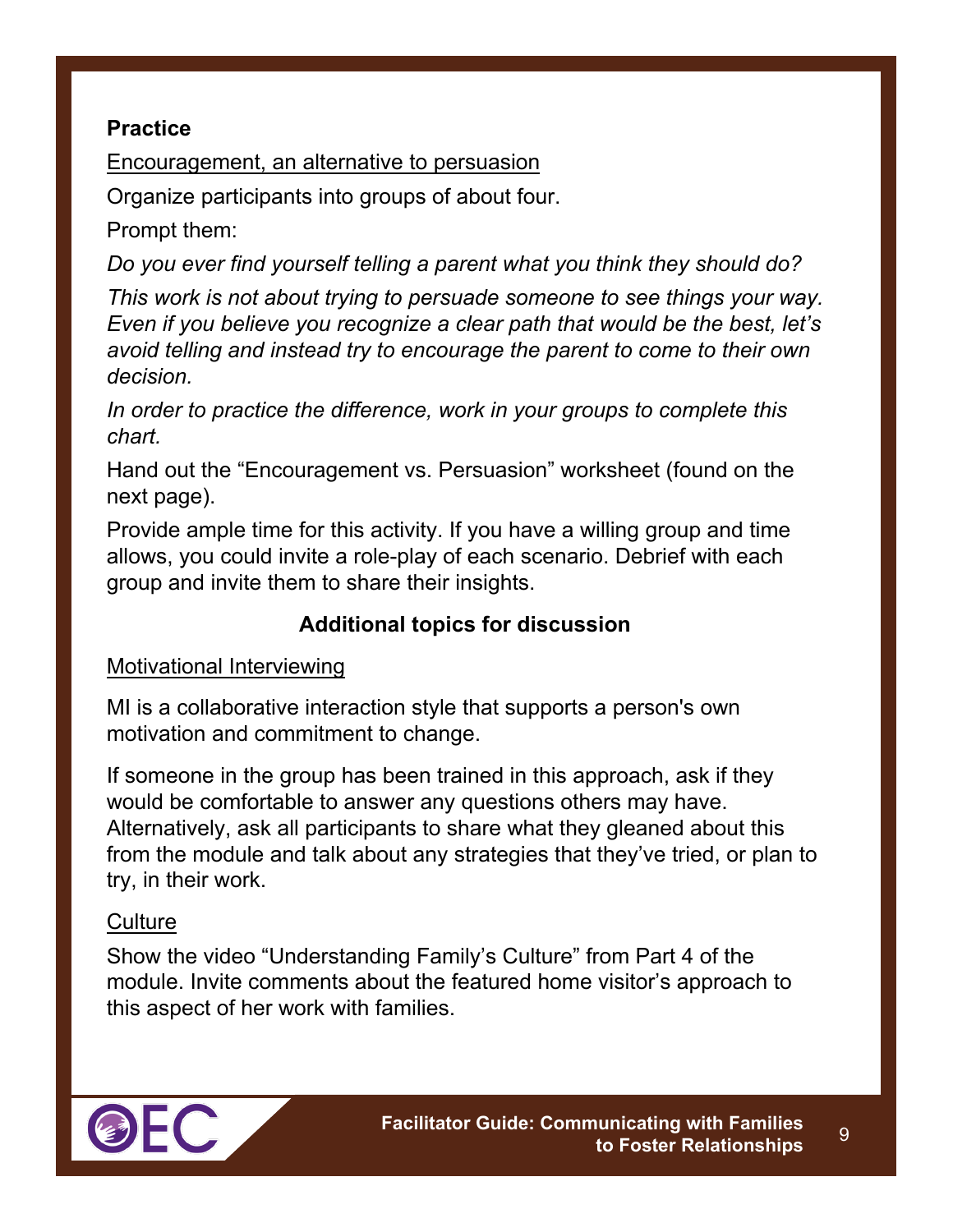# **Encouragement vs. Persuasion**

| Parent comment<br>that indicates an<br>interest in<br>change:                                                                                               | Home visitor<br>giving advice<br>and trying to<br>persuade a<br>parent to take a<br>particular action:                                                                                                  | Home visitor providing<br>encouragement might sound like:                                                                                                        |
|-------------------------------------------------------------------------------------------------------------------------------------------------------------|---------------------------------------------------------------------------------------------------------------------------------------------------------------------------------------------------------|------------------------------------------------------------------------------------------------------------------------------------------------------------------|
| "I'd like to get my<br>daughter to sleep<br>better. She's so<br>cranky by mid-<br>morning!"                                                                 | "Why don't you put<br>her to bed at the<br>same time every<br>night after reading<br>a bed time story, so<br>she'll be more<br>rested."                                                                 | "It sounds like you would like to make a<br>change in her sleep habits to ensure she<br>gets plenty of rest. Would you like some<br>support to accomplish that?" |
| "My son is such a<br>picky eater. I just<br>wish mealtimes<br>weren't such a<br>struggle."                                                                  | "You should<br>encourage your son<br>to help to prepare<br>his meals. That will<br>get him more<br>actively engaged<br>and may help him<br>be more open to<br>trying new things."                       |                                                                                                                                                                  |
| "She keeps having<br>accidents at night. I<br>don't want to put her<br>back in diapers but<br>all of these accidents<br>are going to ruin her<br>mattress." | "If you limit her<br>liquid intake a few<br>hours before bed<br>she'll be less likely<br>to wet the bed. You<br>could also try<br>putting a pad<br>underneath her<br>sheet to absorb any<br>accidents." |                                                                                                                                                                  |
| "I know we need to<br>get rid of his pacifier<br>soon but he really<br>likes it and I hate<br>seeing him so upset<br>when we take it<br>away."              | "Ease him out of<br>using his pacifier<br>little-by-little. Only<br>let him have it when<br>he's going to sleep<br>and in the car.<br>Then, slowly ween<br>even more from<br>there."                    |                                                                                                                                                                  |